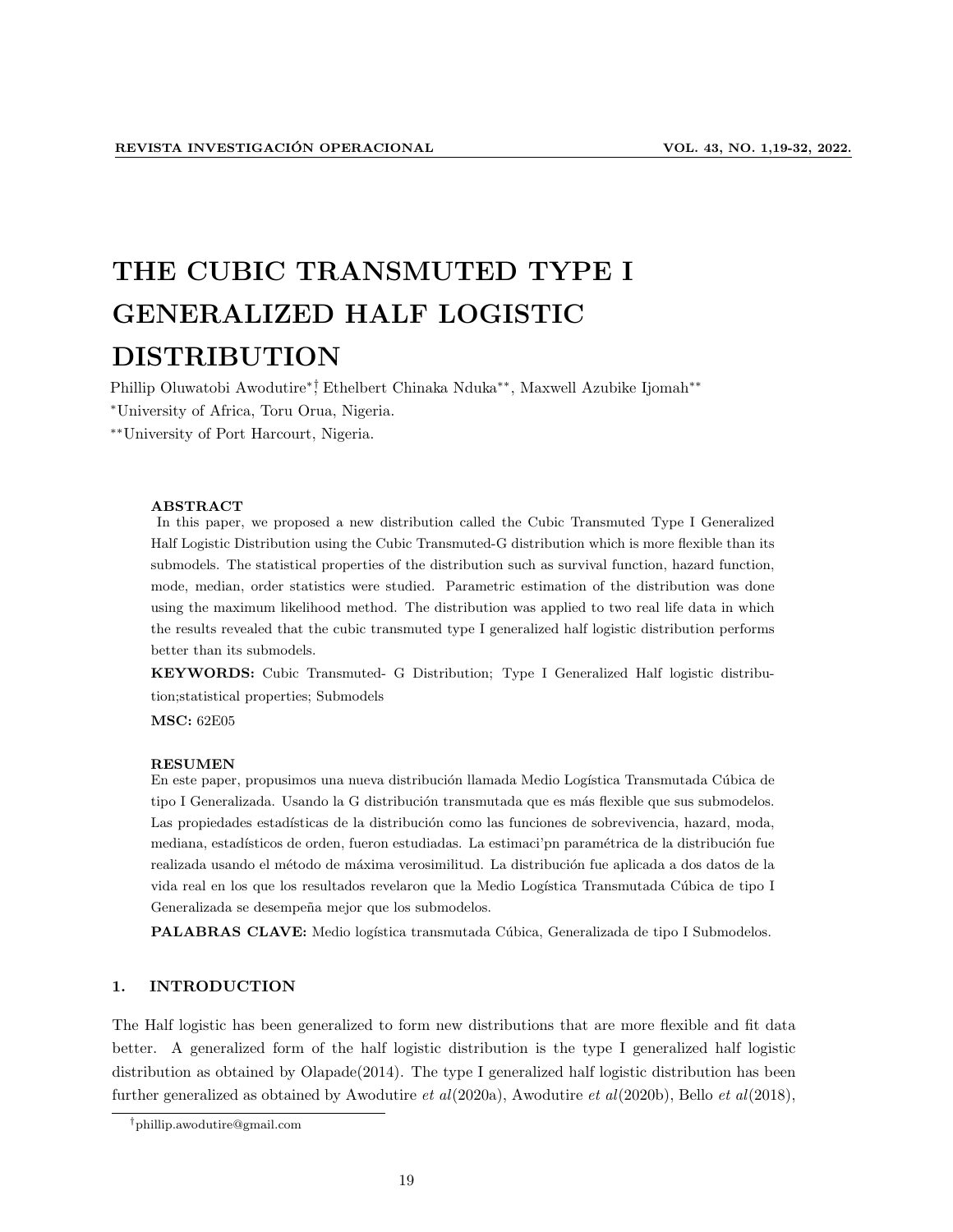Olapade *et al*(2011). The generalized distribution has been applied to life situations, for example Awodutire et  $al(2016)$  obtained a survival model and Awodutire et  $al(2017)$  applied the derived model to survival time of Breast Cancer patients in Nigeria. The type I generalized half logistic distribution has cumulative density function  $G(x)$  as

$$
G(x) = 1 - \left(\frac{2}{1 + e^{\frac{x}{\psi}}}\right)^b x > 0, \psi > 0
$$
\n(1.1)

with corresponding probability density function  $g(x)$  as

$$
g(x) = \frac{b2^b e^{\frac{x}{\psi}}}{\psi \left(1 + e^{\frac{x}{\psi}}\right)^{b+1}}\tag{1.2}
$$

The generalization of the half logistic(a submodel of the type I generalized half logistic) called Transmuted Half Logistic was studied by Adeyinka and Olapade(2019) using the transmutation derived by Shaw and Beckley(2007). The quadratic transmuted family of distribution is given as

$$
F(x) = (1 + \rho)G(x) - \rho G^{2}(x) \quad |\rho| < 1 \tag{1.3}
$$

where  $\rho$  is the transmuted parameter. The quadratic transmuted distributions are, generally, not capable to handle the bi-modality of the data. Recently, Rahman  $et$   $al(2018)$  proposed an extension of equation 1.3 by the addition of a new parameter named the derived family the cubic transmuted family of distributions. The cdf of cubic transmuted family of distributions is given as

$$
F(x) = G(x)[(1 + \rho_1) + (\rho_2 - \rho_1)G(x) - \rho_2 G^2(x)]
$$
\n(1.4)

where  $\rho_1 \in [-1,1], \rho_2 \in [-1,1]$  are the transmutation parameters of the distribution. The resulting pdf is given as

$$
f(x) = (1 + \rho_1)G'(x) + 2(\rho_2 - \rho_1)G(x)G'(x) - 3\rho_2 G^2(x)G'(x)
$$
\n(1.5)

which is further simplified as

$$
f(x) = G'(x)[(1 + \rho_1) + 2(\rho_2 - \rho_1)G(x) - 3\rho_2 G^2(x)]
$$
\n(1.6)

In this work, the type I generalized half logistic is futher generalized to obtain a new distribution using the transmutation family of distributions of Rahman *et al*(2018) The derived distribution is named Cubic Transmuted Type I Generalized Half Logistic Distribution(CTTIGHLD). The statistical properties of the derived distribution will be studied, estimation of parameters will be done and real life applications will be considered.

# 2. CUBIC TRANSMUTED TYPE I GENERALIZED HALF LOGISTIC DISTRIBU-TION(CTTIGHLD)

To derive the cumulative distribution function of CTTIGHLD, we put equation in 1.1 in 1.4. Therefore, the cdf is obtained as

$$
F(x) = 1 - \left(\frac{2}{1 + e^{\frac{x}{\psi}}}\right)^b \left[ (1 + \rho) + (\rho_2 - \rho_1) \left(1 - \left(\frac{2}{1 + e^{\frac{x}{\psi}}}\right)^b \right) - \rho_2 \left(1 - \left(\frac{2}{1 + e^{\frac{x}{\psi}}}\right)^b \right)^2 \right] \tag{2.1}
$$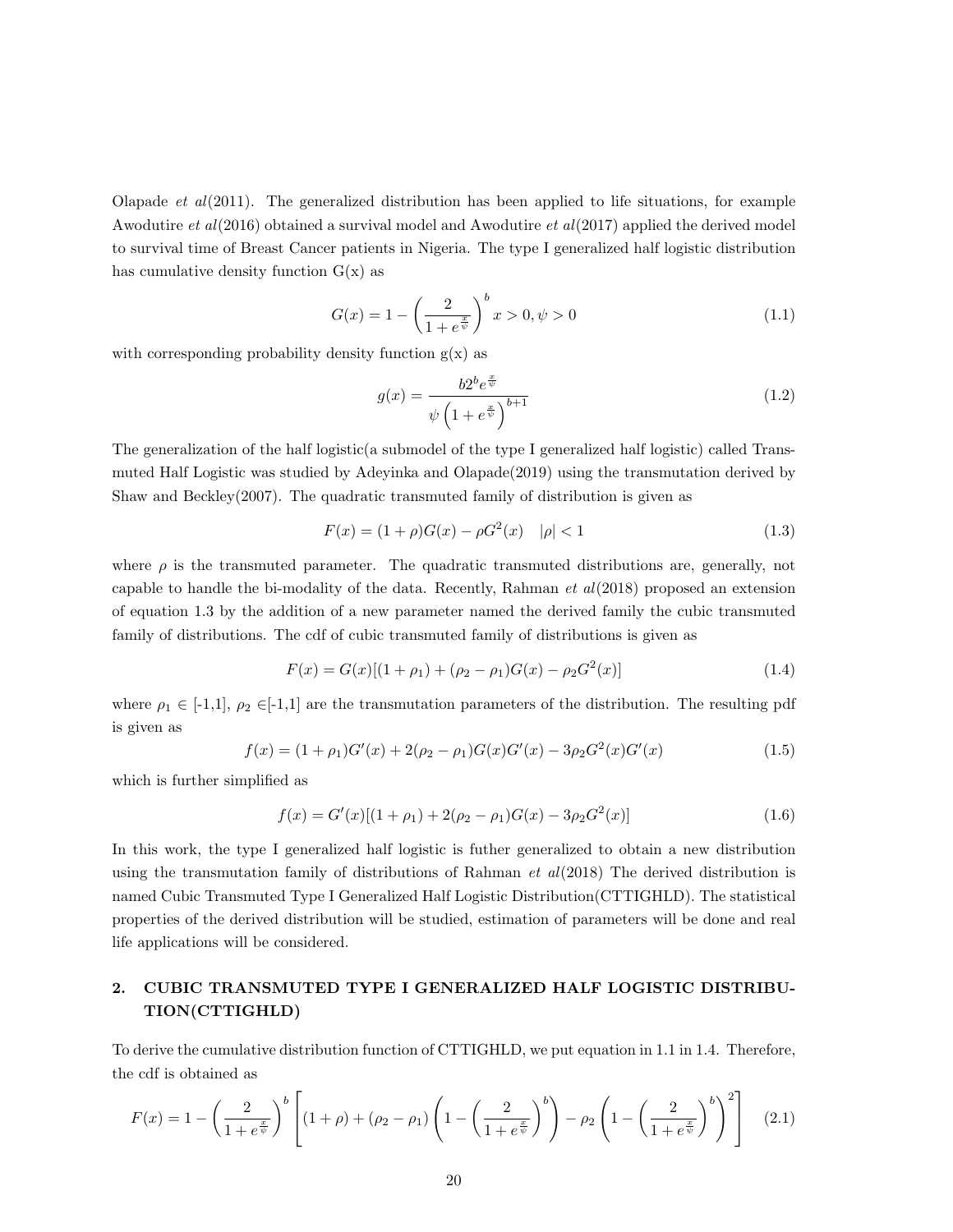

Figure 1: Graph of the p.d.f of CTTIGHLD with various parameter values

which further gives

$$
F(x) = 1 - \left(\frac{2}{1 + e^{\frac{x}{\psi}}}\right)^b \left[1 + (\rho_2 + \rho_1) \left(\frac{2}{1 + e^{\frac{x}{\psi}}}\right)^b - \rho_2 \left(\frac{2}{1 + e^{\frac{x}{\psi}}}\right)^{2b}\right] \quad x > 0, \psi, b > 0 \tag{2.2}
$$

The corresponding probability distribution function of CTTIGHLD can be obtained by putting 1.2 in 1.5. Doing this, we derived the pdf as

$$
f(x) = \frac{b2^b e^{\frac{x}{\psi}}}{\psi \left(1 + e^{\frac{x}{\psi}}\right)^{b+1}} \left[1 - \rho_1 - \rho_2 + 2(2\rho_2 + \rho_1) \left(\frac{2}{1 + e^{\frac{x}{\psi}}}\right)^b - 3\rho_2 \left(\frac{2}{1 + e^{\frac{x}{\psi}}}\right)^{2b}\right] \tag{2.3}
$$

where the  $\rho_1$  and  $\rho_2$  are the transmuted parameters, further satisfying the conditions  $-2\leq \rho_1+\rho_2\leq \infty$ . Figure 1 shows different shapes of the p.d.f of the distribution with different parameters assigned. The submodels of the CTTIGHLD are as follows:

1. When  $\rho_1 = 0$  and  $\rho_2 = 0$ , the resulting distribution is 1.2 as obtained by Olapade(2014)

2. When  $\rho_2 = 0$  and b=1, we have the transmuted half logistic distributin of Adeyinka and Olapade(2019)

3. When  $\rho_1 = 0$ ,  $\rho_2 = 0$  and b= 1, we have the half logistic distribution

4. When  $\rho_2=0$ , the resulting distribution is

$$
f(x) = \frac{b2^b e^{\frac{x}{\psi}}}{\psi \left(1 + e^{\frac{x}{\psi}}\right)^{b+1}} \left[1 - \rho_1 + 2\rho_1 \left(\frac{2}{1 + e^{\frac{x}{\psi}}}\right)^b\right]
$$

which is the transmuted type I generalized half logistic distribution

# 3. STATISTICAL PROPERTIES OF CTTIGHLD

In this section, the statistical properties of the CTTIGHLD were studied. The properties are discussed in the subsections below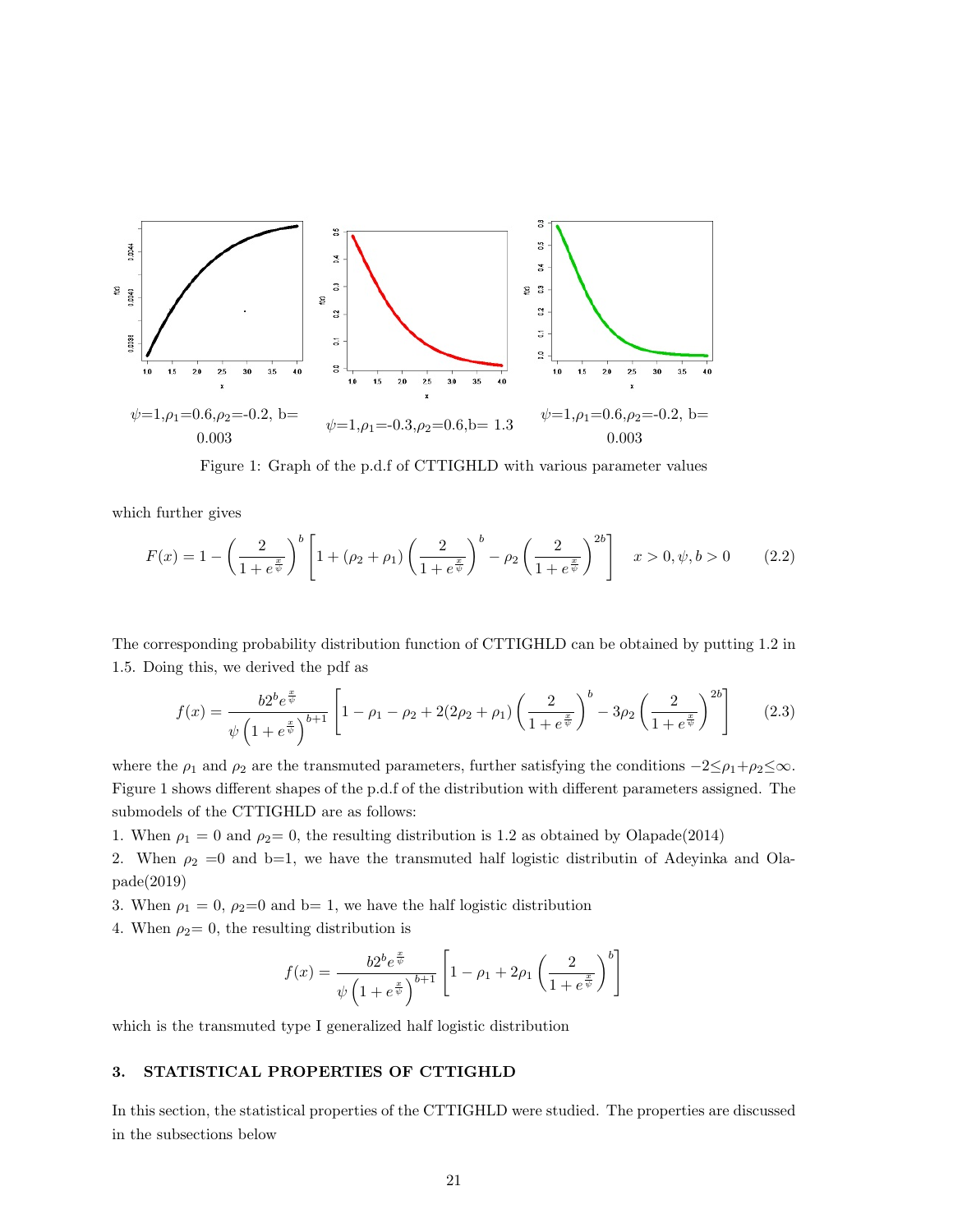

Figure 2: Graph of the survival function of CTTIGHLD with various parameter values

# 3.1. SURVIVAL FUNCTION

To derive the survival function  $s(x)$ ,

$$
s(x) = 1 - F(x)
$$

Therefore, we have the survival function as

$$
s(x) = 1 - \left(1 - \left(\frac{2}{1 + e^{\frac{x}{\psi}}}\right)^b \left[1 + (\rho_2 + \rho_1) \left(\frac{2}{1 + e^{\frac{x}{\psi}}}\right)^b - \rho_2 \left(\frac{2}{1 + e^{\frac{x}{\psi}}}\right)^{2b}\right]\right) \tag{3.1}
$$

In Figure 2, different plots of the survival function on the distribution with assinged values of the parameters

#### 3.2. HAZARD FUNCTION

To derive the hazard function  $h(x)$ ,

$$
h(x) = \frac{f(x)}{s(x)}
$$

Therefore, we have the hazard function as

$$
h(x) = \frac{\frac{b2^{b}e^{\frac{x}{\psi}}}{\psi\left(1+e^{\frac{x}{\psi}}\right)^{b+1}} \left[1-\rho_{1}-\rho_{2}+2(2\rho_{2}+\rho_{1})\left(\frac{2}{1+e^{\frac{x}{\psi}}}\right)^{b}-3\rho_{2}\left(\frac{2}{1+e^{\frac{x}{\psi}}}\right)^{2b}\right]}{1-\left(1-\left(\frac{2}{1+e^{\frac{x}{\psi}}}\right)^{b}\left[1+(\rho_{2}+\rho_{1})\left(\frac{2}{1+e^{\frac{x}{\psi}}}\right)^{b}-\rho_{2}\left(\frac{2}{1+e^{\frac{x}{\psi}}}\right)^{2b}\right]}\right)
$$
(3.2)

Figure 3 reveals different curves of the hazard function which shows it flexibility.

# 3.3. CUMMULATIVE HAZARD FUNCTION

$$
H(x) = -\log(s(x))\tag{3.3}
$$

$$
H(x) = -\log\left(1 - \left(1 - \left(\frac{2}{1 + e^{\frac{x}{\psi}}}\right)^b \left[1 + (\rho_2 + \rho_1) \left(\frac{2}{1 + e^{\frac{x}{\psi}}}\right)^b - \rho_2 \left(\frac{2}{1 + e^{\frac{x}{\psi}}}\right)^{2b}\right]\right)\right) \tag{3.4}
$$

Figure 4 shows the different plots of the cummulative hazard function.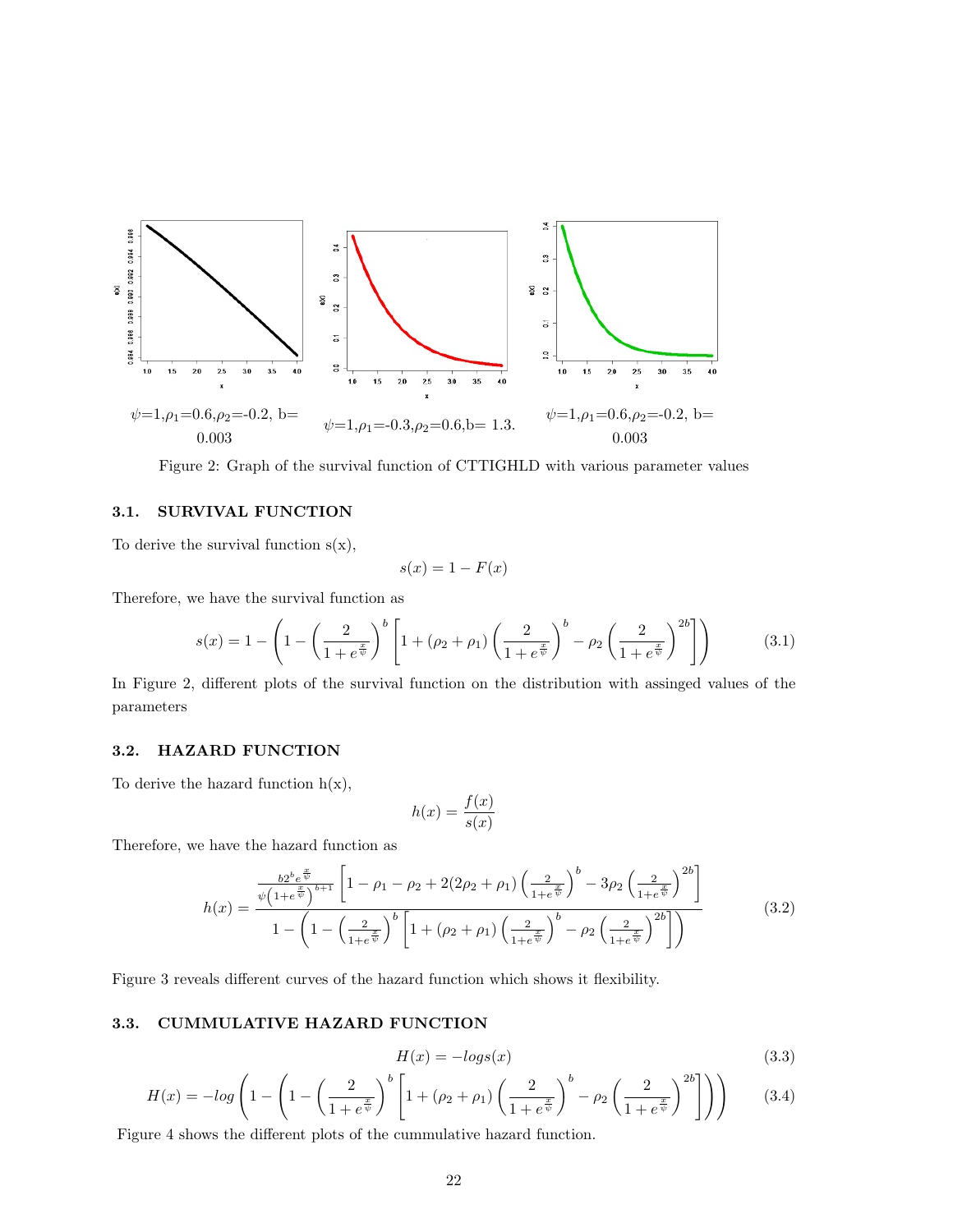

Figure 3: Graph of the hazard function of CTTIGHLD with various parameter values



Figure 4: Graph of the cummulative hazard function of CTTIGHLD with various parameter values

# 3.4. MEDIAN

Median = 
$$
\int_0^{x_m} f(x)dx = 1 - \int_{x_m}^{\infty} f(x)dx = \frac{1}{2}
$$
 (3.5)

$$
= \int_0^{x_m} G'(x_m)[(1+\rho_1) + 2(\rho_2 - \rho_1)G(x_m) - 3\rho_2 G^2(x_m)] \tag{3.6}
$$

$$
= F(x_m/b) - \rho_1 F(x_m/b) - \rho_2 F(x_m/b) + (2\rho_2 + \rho_1) F(x_m/2b) - 3\rho_2 F(x_m/3b)
$$
(3.7)

$$
= 1 - \left(\frac{2}{1 + e^{\frac{x_m}{\psi}}}\right)^b - \rho_1 \left(1 - \left(\frac{2}{1 + e^{\frac{x_m}{\psi}}}\right)^b\right) - \rho_2 \left(1 - \left(\frac{2}{1 + e^{\frac{x_m}{\psi}}}\right)^b\right) + (2\rho_2 + \rho_1) \left(1 - \left(\frac{2}{1 + e^{\frac{x_m}{\psi}}}\right)^b\right) - 3\rho_2 \left(1 - \left(\frac{2}{1 + e^{\frac{x_m}{\psi}}}\right)^{2b}\right) = \frac{1}{2}
$$
(3.8)

The values of the median $(x_m)$  can be obtained using Newton Raphson Iteration method by assigning values to the parameters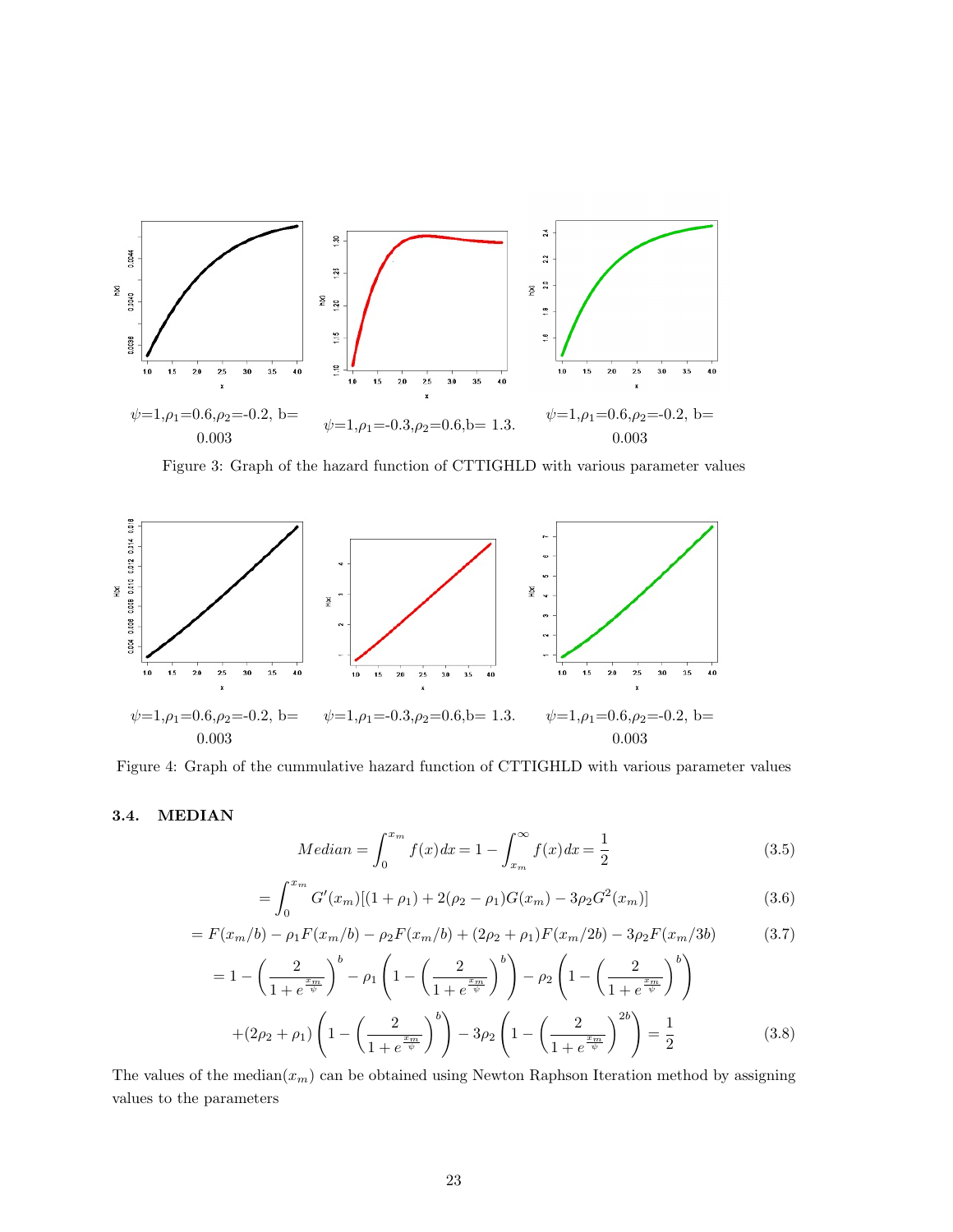# 3.5. MODE

The mode  $(M_x)$  of the cubic transmuted type I generalized half logistic distribution is

$$
M_x = b2^b \left[ \frac{(1+e^x)e^x - e^{2x}(b+1)}{(1+e^{b+2})} \left[1 - \rho_1 - \rho_2 + 2(2\rho_2 + \rho_1) \left(\frac{2}{1+e^{\frac{x_m}{\psi}}}\right)^b - 3\rho_2 \left(\frac{2}{1+e^{\frac{x_m}{\psi}}}\right)^{2b}\right] + \frac{b2^b e^{\frac{x}{\psi}}}{\psi(1+e^{\frac{x}{\psi}})^{b+1}} \left[-(2\rho_2 + \rho_1) \frac{b2^b e^{\frac{x}{\psi}}}{\psi \left(1+e^{\frac{x}{\psi}}\right)^{b+1}} + 3\rho_2 \frac{2b2^{2b} e^{\frac{x}{\psi}}}{\psi \left(1+e^{\frac{x}{\psi}}\right)^{2b+1}}\right]
$$
(3.9)

# 3.6. ORDER STATISTICS

The importance of Order statistics in non-parametric statistics and inference cannot be overemphasized. Given a random sample  $x_1, x_2, ..., x_n$  from the CTTIGHLD, the p.d.f of the ith order statistics is given by

$$
f_{(i:n)}(x) = n \binom{n-1}{n-j} f(x) [1 - F(x)]^{i-1} F(x)^{n-i}
$$
\n(3.10)

Therefore, putting 2.1 and 2.3 in 3.10, we have the result as

$$
n\binom{n-1}{n-j} \frac{b2^b e^{\frac{x}{\psi}}}{\psi \left(1+e^{\frac{x}{\psi}}\right)^{b+1}} \left[1-\rho_1-\rho_2+2(2\rho_2+\rho_1)\left(\frac{2}{1+e^{\frac{x_m}{\psi}}}\right)^b - 3\rho_2\left(\frac{2}{1+e^{\frac{x_m}{\psi}}}\right)^b\right]
$$
  

$$
1 - \left(\frac{2}{1+e^{\frac{x_m}{\psi}}}\right)^b \left[1+(\rho_2+\rho_1)\left(\frac{2}{1+e^{\frac{x_m}{\psi}}}\right)^b - \rho_2\left(\frac{2}{1+e^{\frac{x_m}{\psi}}}\right)^b\right]^{i-1}
$$
  

$$
\left(1 - \left(\frac{2}{1+e^{\frac{x_m}{\psi}}}\right)^b\right) \left[1+(\rho_2+\rho_1)\left(\frac{2}{1+e^{\frac{x_m}{\psi}}}\right)^b - \rho_2\left(\left(\frac{2}{1+e^{\frac{x_m}{\psi}}}\right)^b\right)\right]^{n-i}
$$
(3.11)

in which the first Order Statistics  $X_{\left(1\right)}$  has the marginal p.d.f as

$$
n \frac{b2^{b} e^{\frac{x}{\psi}}}{\psi \left(1 + e^{\frac{x}{\psi}}\right)^{b+1}} \left[1 - \rho_1 - \rho_2 + 2(2\rho_2 + \rho_1) \left(\frac{2}{1 + e^{\frac{x}{\psi}}}\right)^{b} - 3\rho_2 \left(\frac{2}{1 + e^{\frac{x}{\psi}}}\right)^{2b}\right]
$$
  

$$
1 - \left(\left(1 - \left(\frac{2}{1 + e^{\frac{x}{\psi}}}\right)^{b} \left[1 + (\rho_2 + \rho_1) \left(\frac{2}{1 + e^{\frac{x}{\psi}}}\right)^{b} - \rho_2 \left(\frac{2}{1 + e^{\frac{x}{\psi}}}\right)^{2b}\right]\right)\right)^{n-1}
$$
(3.12)

and the  $n^{th}$  order statistics  $(X_n)$  having the marginal pdf as

$$
n\binom{n-1}{n-j} \frac{b2^b e^{\frac{x}{\psi}}}{\psi \left(1+e^{\frac{x}{\psi}}\right)^{b+1}} \left[1-\rho_1-\rho_2+2(2\rho_2+\rho_1)\left(\frac{2}{1+e^{\frac{x_m}{\psi}}}\right)^b - 3\rho_2\left(\frac{2}{1+e^{\frac{x_m}{\psi}}}\right)^b\right]
$$

$$
\left(1-\left(\frac{2}{1+e^{\frac{x_m}{\psi}}}\right)^b\right) \left[1+(\rho_2+\rho_1)\left(\frac{2}{1+e^{\frac{x_m}{\psi}}}\right)^b - \rho_2\left(\left(\frac{2}{1+e^{\frac{x_m}{\psi}}}\right)^b\right)\right]^{n-i} \tag{3.13}
$$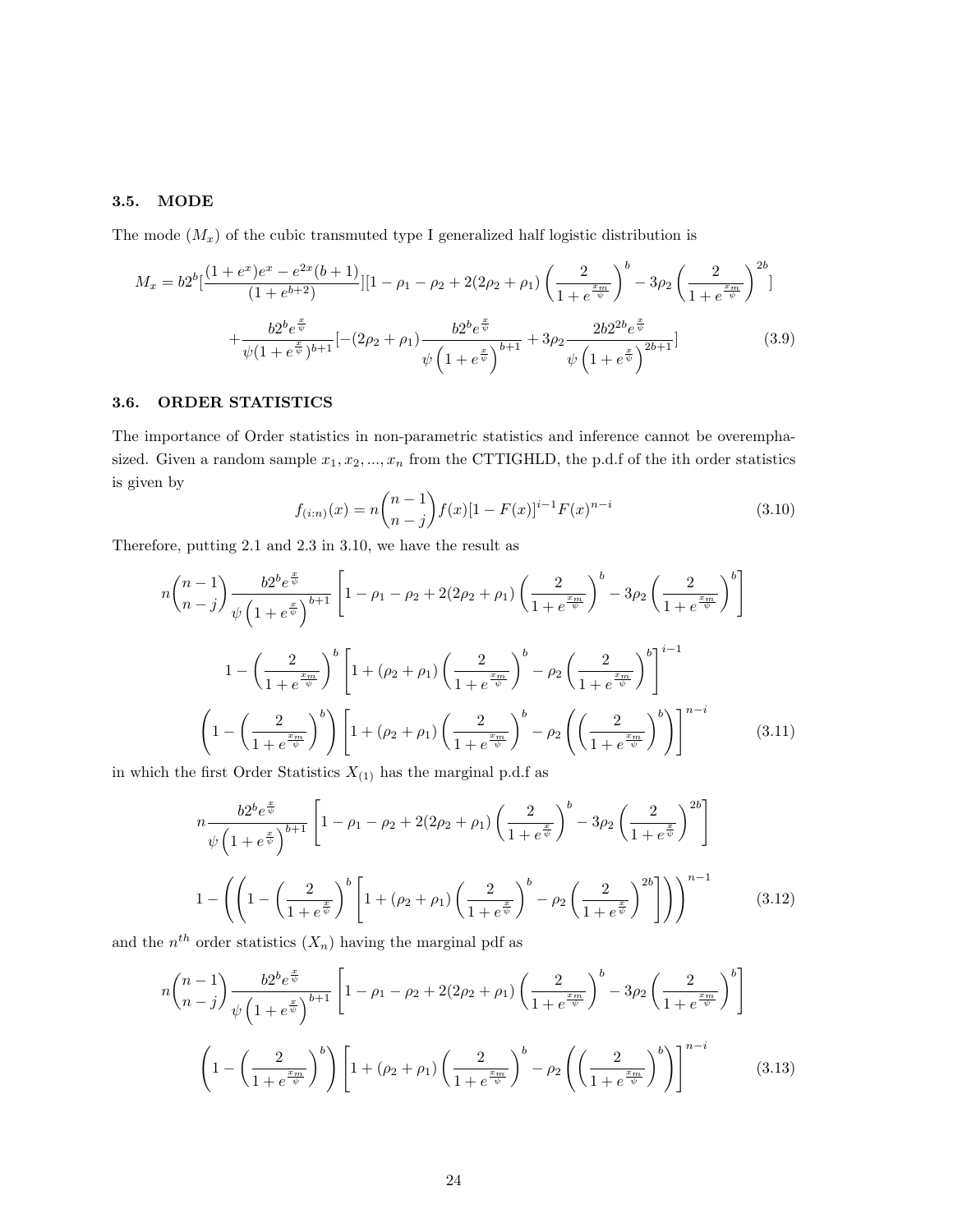## 3.7. QUANTILE FUNCTION

We obtained the quantile function  $x_h$  of the CTTIGHLD by solving for x in equation 8 and is given as

$$
x_h = \psi \ln(2e^{\frac{1}{b}\ln(\Gamma)} - 1) \tag{3.14}
$$

where

$$
\Gamma = \frac{-b}{3a} - \frac{2^{\frac{1}{3}}\Psi}{3a(\Theta + \sqrt{4\Psi^3 + \Theta^2})^{\frac{1}{3}}} + \frac{(\Theta + \sqrt{4\Psi^3 + \Theta^2})^{\frac{1}{3}}}{3(2^{\frac{1}{3}})a}
$$
(3.15)

and

$$
\Psi = -f^2 + 3ac, \Theta = -2f^3 + 9af - 27a^2d\tag{3.16}
$$

given that

$$
a = \rho_2, f = -\rho_1 - 2\rho_2, c = \rho_1 + \rho_2 - 1 \quad and \quad d = 1 - h \tag{3.17}
$$

 $h = 0.25, 0.50$  and  $0.75$  for  $Q_1, Q_2$  and  $Q_3$  respectively. Other partitions can also be derived by setting h to the value of the partition.

## 3.8. PARAMETRIC ESTIMATION UNDER COMPLETE OBSERVATION

In this section we have discussed the maximum likelihood estimation (MLE) for parameters of cubic transmuted Pareto distribution. The likelihood function for the cubic transmuted type I generalized half logistic distribution is given as

$$
L = \frac{b^n 2^{nb} \prod_{i=1}^n e^{\frac{x}{\psi}}}{\psi \prod_{i=1}^n (1 + e^{\frac{x}{\psi}})^{b+1}} \prod_{i=1}^n (1 - \rho_1 - \rho_2 + 2 \frac{2^b}{(1 + e^{\frac{x}{\psi}})^{2b}} (2\rho_2 + \rho_1) - 3\rho_2 \frac{2^{2b}}{(1 + e^{\frac{x}{\psi}})^{2b}})
$$
(3.18)

Taking the log of L, we have

$$
log L = l = n \ln b + nb \ln 2 + \sum_{i=1}^{n} x_i - (b+1) \sum_{i=1}^{n} \ln(1 + e^{\frac{x}{\psi}}) +
$$
  

$$
\sum_{i=1}^{n} \ln(1 - \rho_1 - \rho_2 + 2 \frac{2^b}{(1 + e^{\frac{x}{\psi}})^{2b}} (2\rho_2 + \rho_1) - 3\rho_2 \frac{2^{2b}}{(1 + e^{\frac{x}{\psi}})^{2b}})
$$
(3.19)

Deriving the maximum likelihood estimates(M.L.E) of the parameters  $\rho_1, \rho_2$ , b,  $\psi$  by maximizing l and setting the derivatives with the parameters to zero, we have

$$
\frac{dl}{d\rho_1} = \sum_{i=1}^n \frac{-1 + 2(\frac{2^b}{(1 + e^{\frac{x}{\psi}})^b})}{1 - \rho_1 - \rho_2 + 2\frac{2^b}{(1 + e^{\frac{x}{\psi}})^{2b}}(2\rho_2 + \rho_1) - 3\rho_2 \frac{2^{2b}}{(1 + e^{\frac{x}{\psi}})^{2b}}}
$$
(3.20)

$$
\frac{dl}{d\rho_2} = \sum_{i=1}^n \frac{-1 + 4(\frac{2^b}{(1 + e^{\frac{x}{\psi}})^b}) - 3(\frac{2^b}{(1 + e^{\frac{x}{\psi}})^{2b}})}{(1 + e^{\frac{x}{\psi}})^{2b}}
$$
\n
$$
\frac{dl}{d\psi} = -\sum_{i=1}^n \frac{x}{\psi^2} - (b+1) \sum_{i=1}^n \frac{e^{\frac{x}{\psi}} \frac{x}{\psi}}{1 + e^{\frac{x}{\psi}}}
$$
\n(3.21)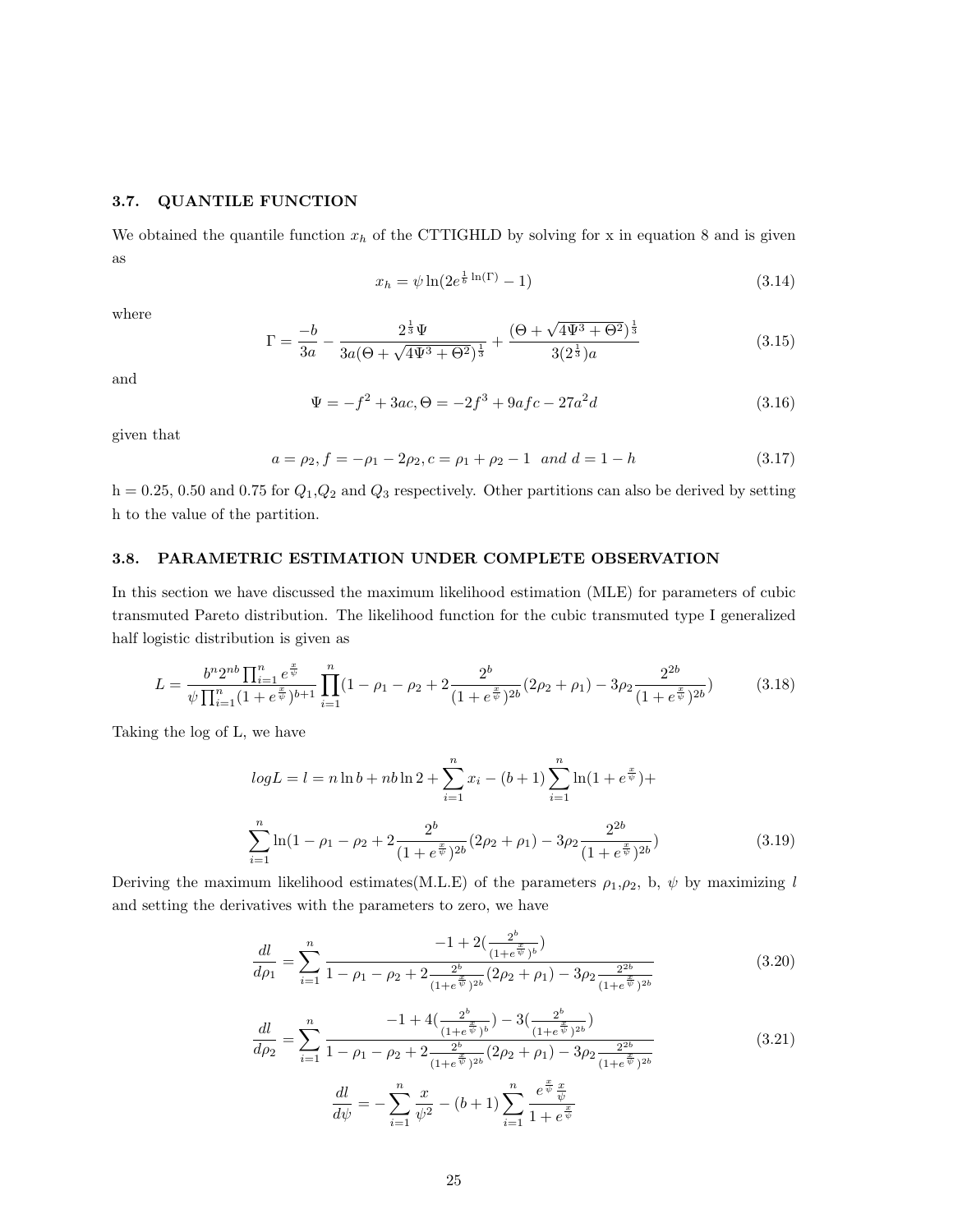$$
-2b2^{b}(2\rho_{2}+\rho_{1})\sum_{i=1}^{n}\frac{e^{\frac{x}{\psi^{2}}x}}{1-\rho_{1}-\rho_{2}+2(2\rho_{2}+\rho_{1})\frac{2^{b}}{(1+e^{\frac{x}{\psi}})^{b}}}-3\rho_{2}\frac{2^{2b}}{(1+e^{\frac{x}{\psi}})^{2b}}}{(1+e^{\frac{x}{\psi}})^{b}}}
$$
(3.22)

$$
\frac{dl}{db} = \sum_{i=1}^{n} \left( 1 + e^{\frac{x}{\psi}} \right) + \frac{2(2\rho_2 + \rho_1) \left( \frac{2}{1 + e^{\frac{x}{\psi}}} \right)^b \ln \left( \frac{2}{1 + e^{\frac{x}{\psi}}} \right) - 6\rho_2 \left( \frac{2}{1 + e^{\frac{x}{\psi}}} \right)^{2b} \ln \left( \frac{2}{1 + e^{\frac{x}{\psi}}} \right)}{1 - \rho_1 - \rho_2 + 2(2\rho_2 + \rho_1) \frac{2^b}{\left( 1 + e^{\frac{x}{\psi}} \right)^{2b}} - 3\rho_2 \frac{2^{2b}}{\left( 1 + e^{\frac{x}{\psi}} \right)^{2b}}}
$$
(3.23)

Setting  $\frac{dl}{d\theta} = 0$ ,  $\theta = (\rho_1, \rho_2, b, \psi)$  and solving the resulting equation to obtain  $\hat{\theta} = (\hat{\rho_1}, \hat{\rho_2}, b, \hat{\psi})$  The equations 3.20, 3.21,3.22 and 3.23 are not in closed forms. The maximum likelihood estimates of each parameter is obtained numerically from the non-linear equations using computer programs. For interval estimation and test of hypothesis on the parameters  $(\psi, \rho_1, \rho_2, b)$ , we obtain a 4x4 infor-

$$
M = \begin{bmatrix} M_{\rho_1, \rho_1} & M_{\rho_1, \rho_2} & M_{\rho_1, b} & M_{\rho, \psi} \\ M_{\rho_1, \rho_2} & M_{\rho_2, \rho_2} & M_{\rho_2, b} & M_{\rho_2, \psi} \\ M_{\rho_1, b} & M_{,\rho_2, b} & M_{b, b} & M_{b, \psi} \\ M_{\rho_1, \psi} & M_{\rho_2, \psi} & M_{b, \psi} & M_{\psi, \psi} \end{bmatrix}
$$

The corresponding elements are derived by the second derivates of  $l$  with respect to the parameters Under conditions that are fulfilled for parameters, the asymptotic distribution of  $\sqrt{n}(\hat{\theta}-\theta)$  is  $N_4(0, M(\hat{\theta})^{-1})$ distribution of  $\theta$  can be used to construct approximate confidence intervals and confidence regions for the parameters and for the hazard and survival functions. The asymptotic normality is also useful for testing goodness of fit of the Cubic transmuted type I generalized half logistic distribution and for comparing this distribution with some of its special sub-models using one of these two well known asymptotically equivalent test statistics- namely, the likelihood ratio statistic and Wald statistic. An asymptotic confidence interval with significance level  $\alpha$  for each parameter  $\theta_i$  is given by

$$
ACI(\theta_i, 100(1-\alpha)) = \hat{\theta} - z_{\frac{\alpha}{2}} \sqrt{M^{\hat{\theta}, \hat{\theta}}}, \theta + z_{\frac{\alpha}{2}} \sqrt{M^{\hat{\theta}, \hat{\theta}}}
$$
(3.24)

where  $M^{\hat{\theta}, \hat{\theta}}$  is the *i<sup>t</sup>h* diagonal element of  $K_n(\hat{\theta})^{-1}$  for  $i = 1, 2, 3, 4$  and  $z_{\alpha/2}$  is the quantile of the standard normal distribution.

# 4. APPLICATION TO REAL DATA

mation matrix

In application to real data, we applied the CTTIGHL distribution and its sumodels to two datasets. They are the survival times of guinea pigs and the . For model comparison, Akaike Information criterion (AIC) , Bayesian Information criterion (BIC) and Corrected Akaike Information criterion (CAIC) were used to compare the performance of the Cubic Transmuted Type I Generalized half logistic distribution (CTTIGHL) and its submodels, which are the Transmuted Half Logistic Distribution(THL),Transmuted Type I generalized half logistic distribution (TTIGHL) and the type I generalized half logistic distribution(TIGHL) and Half Logistic Distribution. The AIC= -2l+2k, BIC=  $-2l+klog(n)$ , CAIC= AIC+ $(2k(k+1))/(n-k+1)$ , where l is the maximized value from the loglikelihood function, n is the sample size and k is the number of parameters. The model with the corresponding criterion with the lowest value(i.e lowest AIC,BIC,CAIC) is chosen as the best model that fits the data set.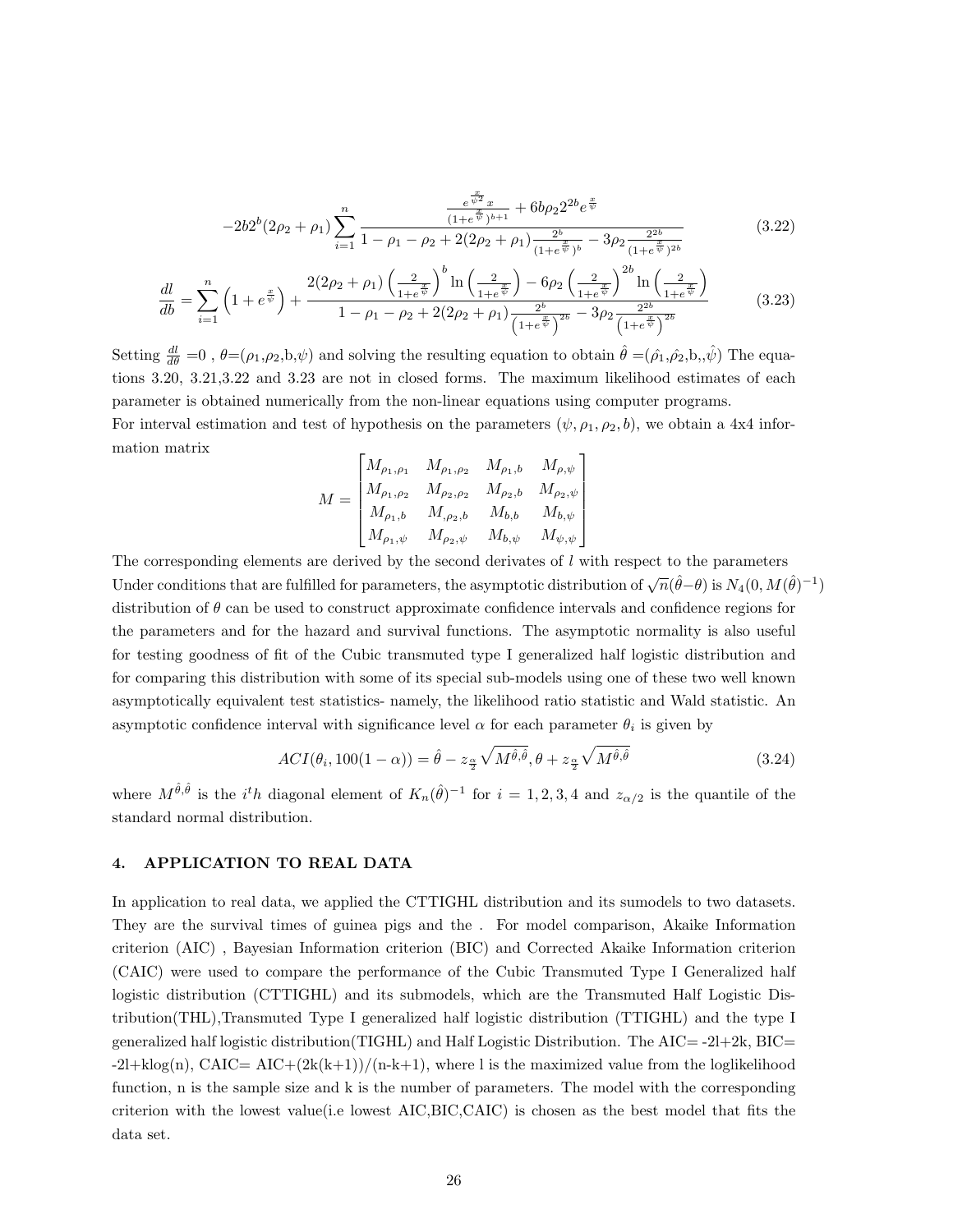# 4.1. SURVIVAL TIMES OF GUINEA PIGS

The data represents the survival time of 72 Guinea Pigs infected with virulent tubercle bacilli. The data set is obtained from the work of Bjerkedal, T. (1960). The data are as follows: 0.1, 0.33, 0.44, 0.56, 0.59, 0.72, 0.74, 0.77, 0.92, 0.93, 0.96, 1.00, 1.00, 1.02, 1.05, 1.07, 0.7, 0.08, 1.08, 1.08, 1.09, 1.12, 1.13, 1.15, 1.16, 1.20, 1.21, 1.22, 1.22, 1.24, 1.3, 1.34, 1.36, 1.39, 1.44, 1.46, 1.53, 1.59, 1.60, 1.63, 1.63, 1.68, 1.71, 1.72, 1.76, 1.83, 1.95, 1.96, 1.97, 2.02, 2.13, 2.15, 2.16, 2.22, 2.30, 2.31, 2.40, 2.45, 2.51, 2.53, 2.54, 2.54, 2.78, 2.93, 3.27, 3.42, 3.47, 3.61, 4.02, 4.32, 4.58, 5.55.

Table 1 describes the data. Figure 5 shows the histogram of the data with the fitted distributions. Figure 6 is the TTT plot of the data, revealing the shape of the hazard curve, which is non decreasing. After analysis, the results showing the estimates of the parameters of the distributions and the AIC,BIC and CAIC are presented in table 2 in which it shows that CTTIGHL performs best when compared to its submodels, using the data due to smallest values of AIC,BIC and CAIC.

|       |       |       |       | Table 1: Table displaying Descriptive analysis of survival time of Guinea Pigs |       |
|-------|-------|-------|-------|--------------------------------------------------------------------------------|-------|
|       |       |       |       | Minimum First Quartile Median Mean Third Quartile Maximum                      |       |
| 0.080 | 1.077 | 1.495 | 1.749 | 2.240                                                                          | 5.550 |

| Model         | Parameter | Estimate | L       | AIC                   | BIC    | CAIC   |
|---------------|-----------|----------|---------|-----------------------|--------|--------|
| <b>CTIGHL</b> | $\rho_1$  | $-0.683$ | 94.172  | 197.24                | 204.07 | 197.59 |
|               | $\rho_2$  | $-1.983$ |         |                       |        |        |
|               | b         | 0.044    |         |                       |        |        |
|               | $\psi$    | 0.037    |         |                       |        |        |
|               |           |          |         |                       |        |        |
| THL           | $\rho_1$  | 0.189    | 107.186 | 308.64                | 306.36 | 309    |
|               | $\psi$    | 1.451    |         |                       |        |        |
|               |           |          |         |                       |        |        |
| <b>TTIGHL</b> | $\rho_1$  | $-0.953$ | 96.681  | 314.682 316.54 315.04 |        |        |
|               | b         | 0.690    |         |                       |        |        |
|               | $\psi$    | 0.649    |         |                       |        |        |
| <b>TIGHL</b>  | b         | 0.539    | 104.711 | 314.682               | 316.54 | 315.04 |
|               | $\psi$    | 0.731    |         |                       |        |        |

Table 2: Table displaying results of analysis of Survival Times of Guinea Pigs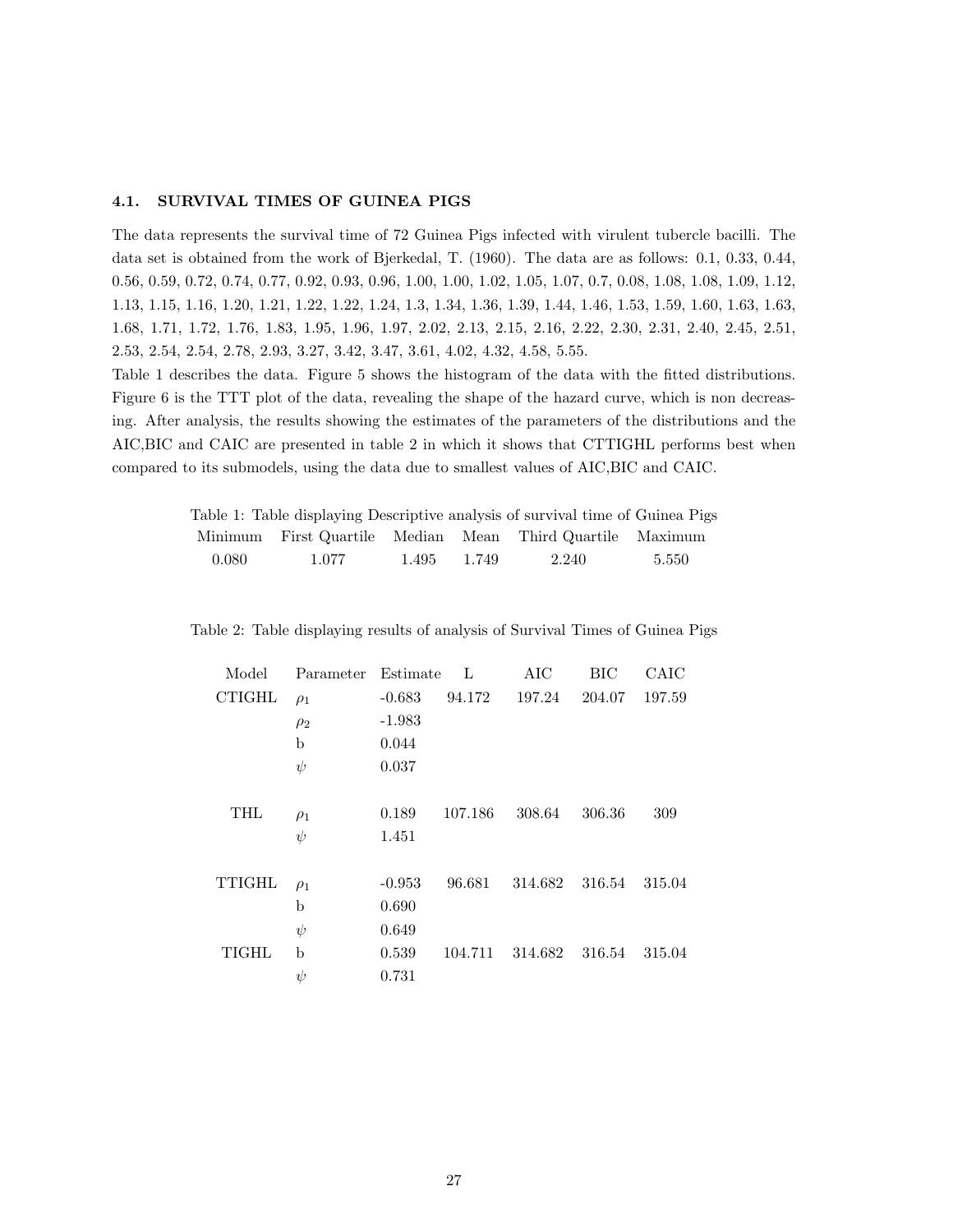

Figure 5: Graph of Guinea Pigs with the density curve



Figure 6: TTT plot of Guinea Pig data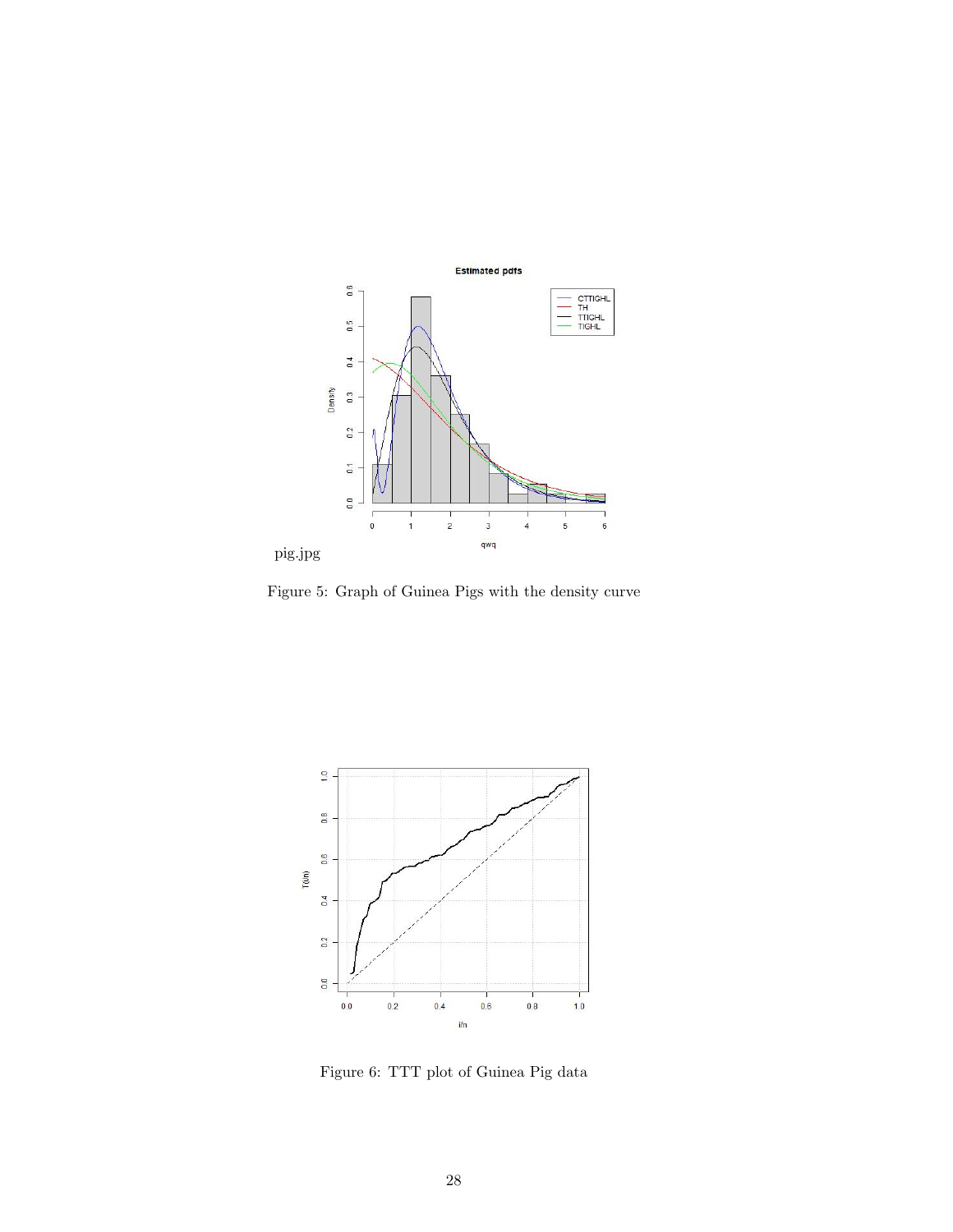## 4.2. INTERVALS OF SUCCESSIVE COAL MINING DISASTER

Data set 2 contains intervals in days between 109 successive coal-mining disasters in Great Britain, for the period 1875–1951, published by Mahdavi and Kundu [10]. The data are given as: 1, 4, 4, 7, 11, 13, 15, 15, 17, 18, 19, 19, 20, 20, 22, 23, 28, 29, 31, 32, 36,37, 47, 48, 49, 50, Data set 2: 54, 54, 55, 59, 59, 61, 61, 66, 72, 72, 75, 78, 78, 81, 93, 96, 99, 108, 113, 114, 120, 120, 120,123, 124, 129, 131, 137, 145, 151, 156, 171, 176, 182, 188, 189, 195, 203, 208, 215, 217, 217, 217, 224, 228, 233, 255, 271, 275, 275, 275, 286, 291, 312, 312, 312, 315, 326,326, 329, 330, 336, 338, 345, 348, 354, 361, 364, 369, 378, 390, 457, 467, 498, 517, 566, 644, 745, 871, 1312, 1357, 1613, 1630. To demonstrate the proposed family of distributions, Anderson–Darling (A), Cramer–von Mises (W\*), Akaike information criterion (AIC), Bayesian information criterion (BIC), Consistent and Akaike information criterion (CAIC) are calculated for each of the three particular mod els. The general strategy is to choose the model having minimum value of these statistics as the best model. In this study, numerical results (of maximum likelihood estimates and goodness of fit criteria) are calculated by using the nlm() command available in R language. Analyzing the data, using R, table 3 shows the description of the data.Figure 7, which is the plot of the histogram shows the skewness of the data with the fitted distribution. Figure 8 is the TTT plot of the data.It shows that the hazard curve of the data is non-decreasing.Estimates of the parameters of the distributions and their respective values of the loglikelihood, AIC,BIC and CAIC are in table 4 in which revealed that the CTTIGHL performs best when compared to its submodels.

|               |      |       |       | Table 3: Table displaying Descriptive analysis of Interval of successive coal mining |        |
|---------------|------|-------|-------|--------------------------------------------------------------------------------------|--------|
|               |      |       |       | Minimum First Quartile Median Mean Third Quartile Maximum                            |        |
| $1.0^{\circ}$ | 54.0 | 145.0 | 233.3 | 312.0                                                                                | 1630.0 |

Table 4: Table displaying results of analysis of Interval of successive coal mining

| Model         | Parameter | Estimate | $\mathbf{L}$ | AIC     | BIC      | CAIC     |
|---------------|-----------|----------|--------------|---------|----------|----------|
| <b>CTIGHL</b> | $\rho_1$  | 3.225    | 699.572      | 1407.14 | 1417.905 | 1407.517 |
|               | $\rho_2$  | $-0.493$ |              |         |          |          |
|               | b         | 0.007    |              |         |          |          |
|               | $\psi$    | 3.016    |              |         |          |          |
| THL           | $\rho_1$  | 0.723    | 704.53       | 1417.06 | 1427.825 | 1417.437 |
|               | $\psi$    | 241.085  |              |         |          |          |
| <b>TTIGHL</b> | $\rho_1$  | 0.501    | 702.16       | 1412.32 | 1423.085 | 1412.697 |
|               | b         | 0.003    |              |         |          |          |
|               | $\psi$    | 1.98     |              |         |          |          |
| <b>TIGHL</b>  | b         | 0.022    | 703.74       | 1415.48 | 1426.245 | 1415.857 |
|               | $\psi$    | 5.001    |              |         |          |          |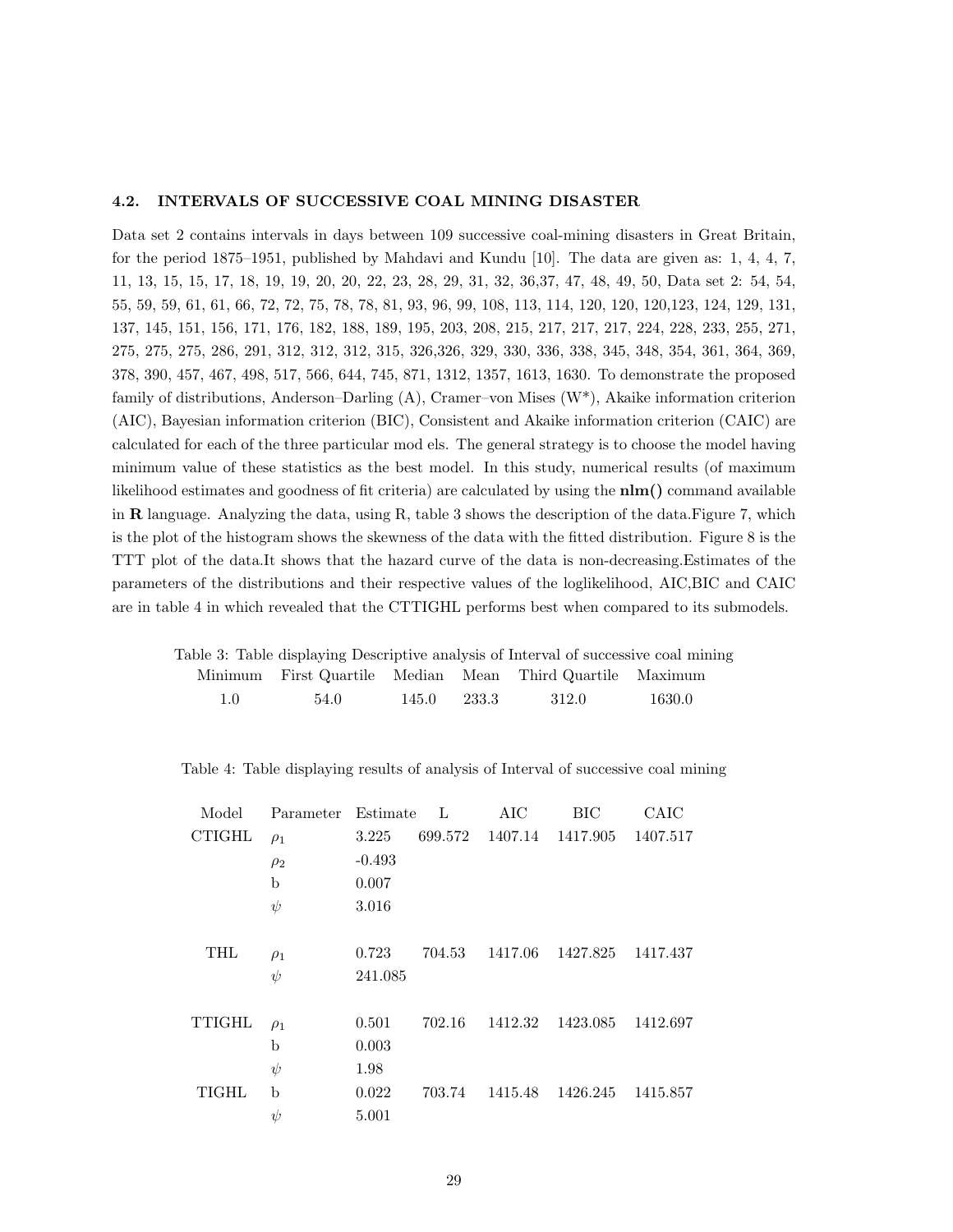

Figure 7: Graph of coal data with the density curve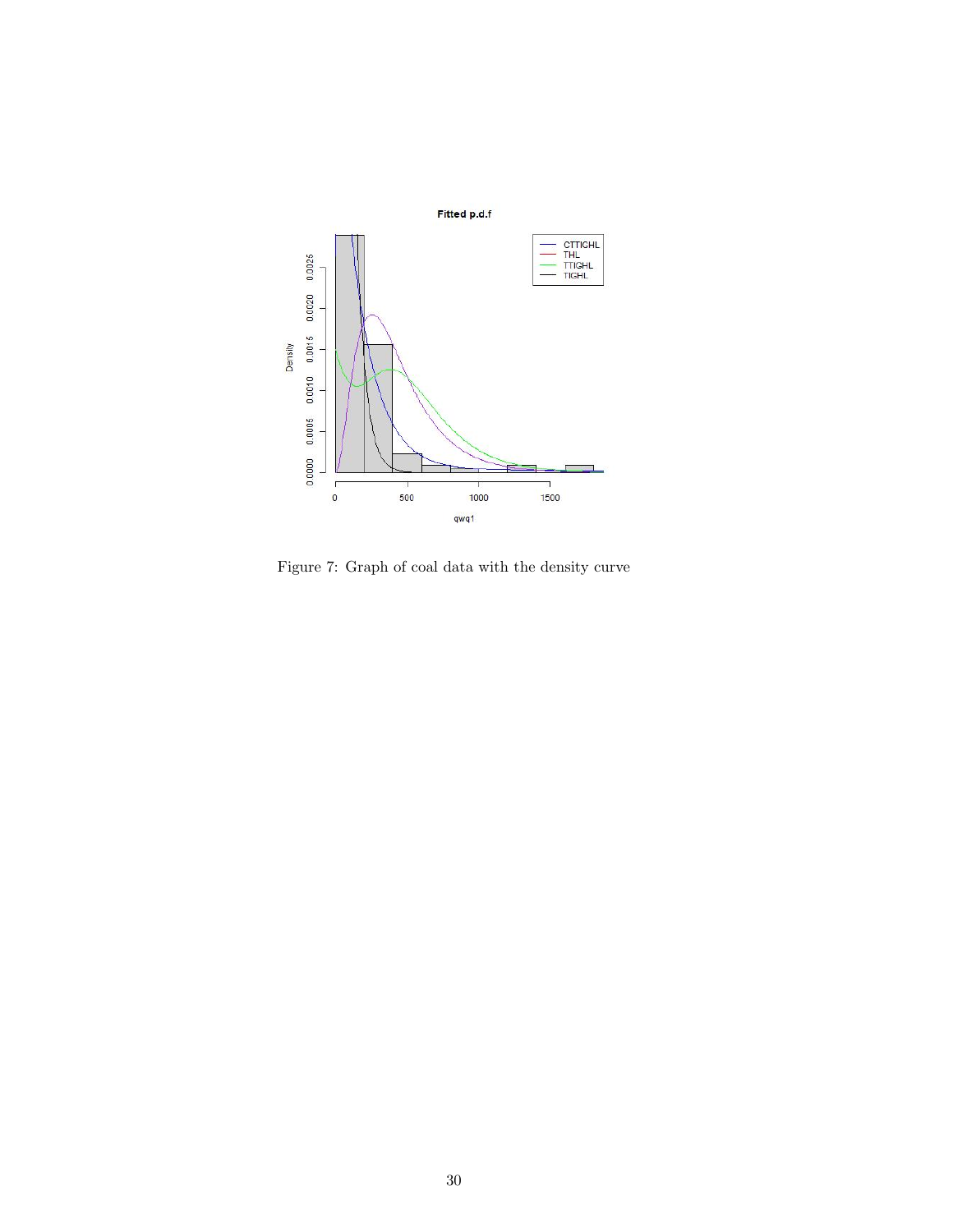

Figure 8: TTT plot of Coal disaster data

# 5. CONCLUSIONS

In this work, a new probability distribution called the Cubic transmuted type I generalized half logistic distribution was derived and studied. The new distribution generalizes the half logistic distribution by having additional three parameters,the shape parameter and two transmuted parameters. Statistical properties of the new distribution were extensively studied and application to two real data set using the model comparison criterion revealed that the distribution performs better(produce better fit) than its submodels.

# Funding

No funding was made available for this research

# RECEIVED: SEPTEMBER, 2020. REVISED: FEBRUARY, 2021.

## REFERENCES

- [1] ADEYINKA, F.S., and OLAPADE, A.K.(2019). A Study on Transmuted Half Logistic Distribution: Properties and Application. International Journal of Statistical Distributions and Applications. Vol. 5(3):54-59. doi: 10.11648/j.ijsd.20190503.12
- [2] AL-KADIM, K. A., and MOHAMMED, M. H.(2017) The cubic transmuted Weibull distribution, Journal of University of Babylon for Pure and Applied Sciences, 25(3):862–876
- [3] AWODUTIRE, P.O.,OLAPADE A.K., and KOLAWOLE O.A. (2016) The Type I Generalized Half Logistic Survival Model. International Journal of Theoretical and Applied Mathematics,2(2),74-78